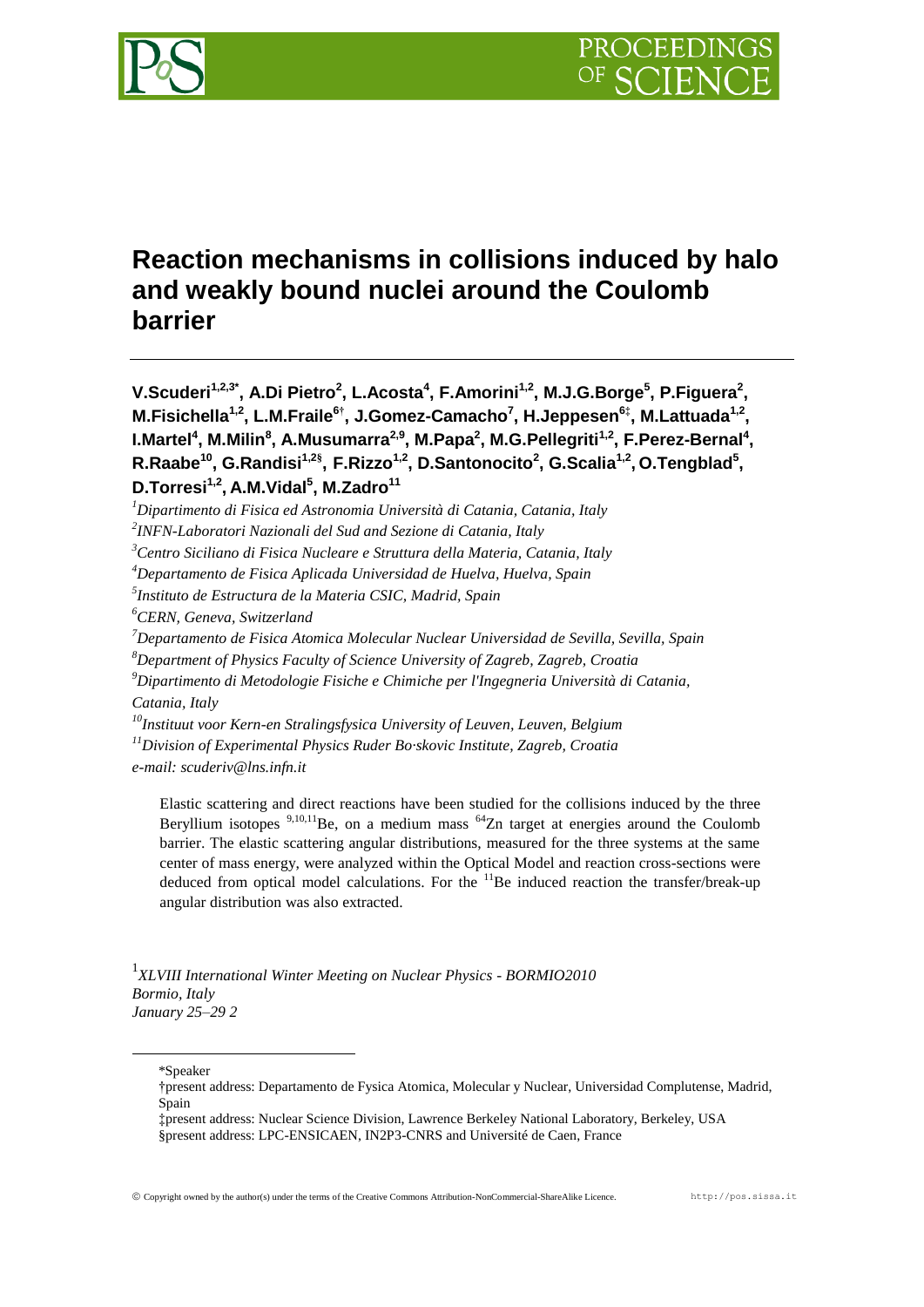## **1. Introduction**

Elastic scattering and reaction mechanisms in collisions induced by halo nuclei around the Coulomb barrier is a challenging problem in nuclear reaction studies. In fact, in order to proper describe the scattering and the reaction processes accurate description of the projectile halo structure, and the correct coupling to bound and unbound states of the halo nucleus must be considered. Since <sup>6</sup>He beam is nowadays available in different facilities with good intensity, up to  $10^7$  pps, in a wide range of energies, several experiments have been performed so far using mainly this two neutron halo nucleus on different targets  $[1-5]$ . A common feature observed in the  ${}^{6}$ He induced elastic scattering, is a reduction of the cross-section in most of the measured angular range [2, 5]. Consequently to the reduction of the elastic cross-section, the total reaction (TR) crosssection is found to be much larger, a factor of two in some case, than the one observed in reactions induced by the corresponding well bound isotope [1, 2]. Moreover, different papers  $[1, 2, 6]$  have evidenced that the TR cross-section in collision induced by  ${}^{6}$ He around and below the Coulomb barrier are dominated by direct reaction processes such as transfer and break-up.

Optical Model (OM) calculations [1, 5] have shown that the optical potential of halo and weakly bound nuclei has a long range part due to the coupling to non-elastic channels and that a large diffuseness of the imaginary part of the potential is needed in order to take into account the diffuse structure of the <sup>6</sup>He halo and to describe the data. Continuum Discretized Coupled Channel calculations (CDCC) of the <sup>6</sup>He elastic scattering on different target masses (e.g. [7, 8]) have been recently published. According to these calculations, the suppression of the rainbow is mostly originated by the coupling to states into the continuum. Besides coupling to bound and unbound states, also coupling to single and two neutron stripping can be of importance in describing the low-energy scattering of a halo nucleus. This has been investigated in [9, 10] and according to the authors it has a significant effect on the elastic scattering of  ${}^{6}$ He and should not be neglected. Moreover, coupling effects of break-up or transfer depend upon nuclear structure properties of projectile and/or target as well as break-up thresholds or beam energies. Therefore drawing general conclusions about channel coupling effects on a limited sets of reactions induced by <sup>6</sup>He could be misleading (see [11, 12]). Moreover, due to the complexity of modelling reactions with the  $2n$ -halo  ${}^{6}He$ it would be of great help to have detailed elastic scattering data of 1n-halo systems, such as  ${}^{11}$ Be.

The only data published so far on elastic scattering and reaction mechanisms around the Coulomb barrier with neutron halo nuclei different than  ${}^{6}$ He, concerns the system  $^{11}$ Be+ $^{209}$ Bi [13]. The authors used a fragmentation beam degraded in energy selecting, via a tagging procedure, beam energy bins having a 2 MeV width. The quasi elastic cross-section, which included inelastic excitations up to 2.6 MeV, was measured. The TR cross-section extracted was found to be similar to the one of  ${}^{9}Be + {}^{209}Bi$ , measured by the same group [14]. The authors concluded that the break-up process has comparable strengths in both  $9,11$ Be nuclei and that the differences in binding energies and radii of the two Be isotopes do not play an important role. These conclusions are opposite to the ones reached with the <sup>6</sup>He beams by different authors.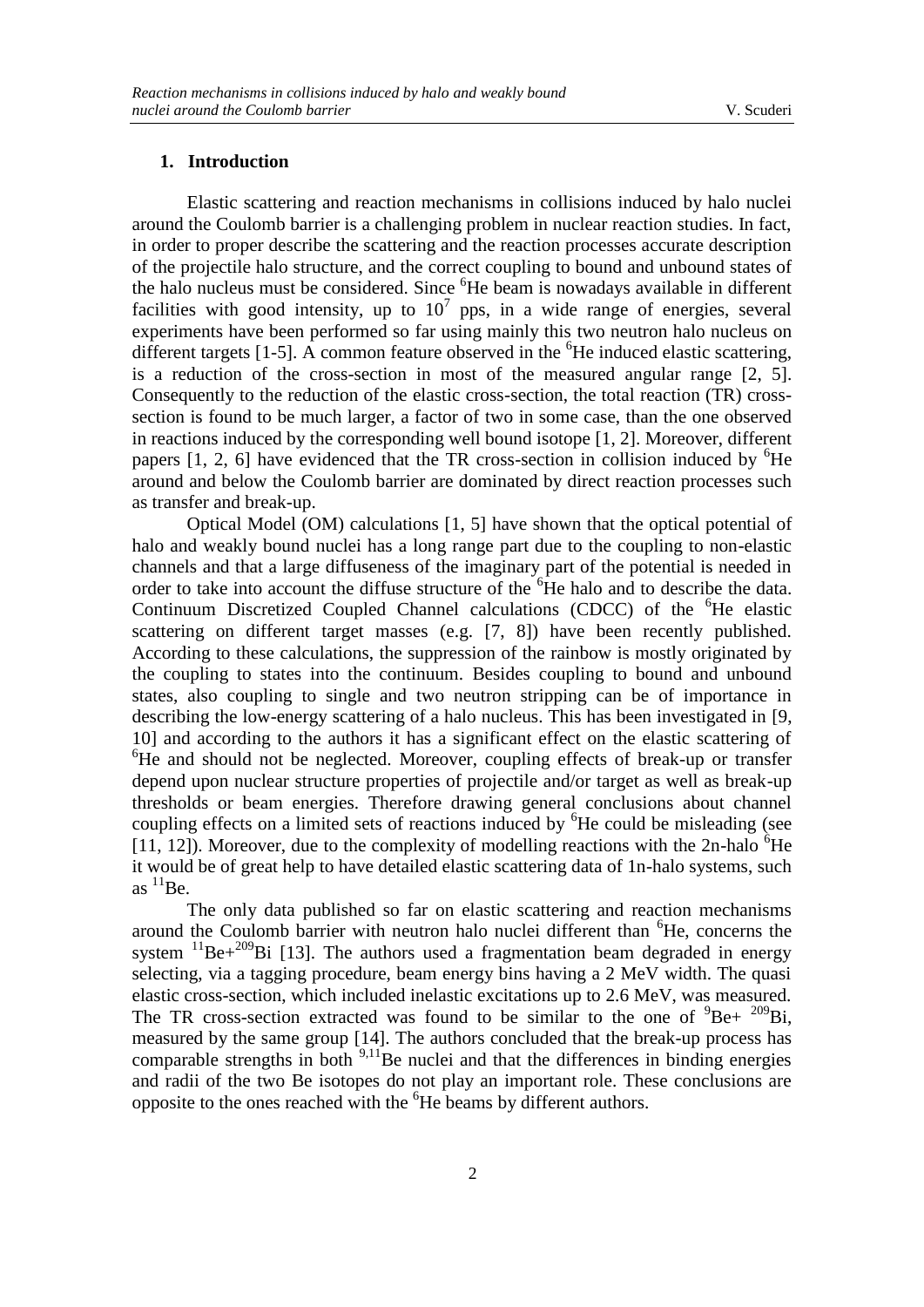In this contribution we will report results concerning the measurement of elastic scattering angular distributions for the reactions  $9,10,11$  Be+ $64$ Zn at the same center of mass energy,  $E_{c.m.}$  = 25.4 MeV, performed using for the first time high quality postaccelerated  $10,11$  Be beams delivered by the REX-ISOLDE facility (CERN). In the case of the halo  $<sup>11</sup>$ Be nucleus the transfer/break-up cross-section has been measured as well.</sup>

# **2. Experimental Set-up**

The experiment with the stable <sup>9</sup>Be beam was performed at Laboratori Nazionali del Sud (LNS) in Catania. The <sup>9</sup>Be beam was delivered by the SMP 14MV Tandem of LNS and was impinging on a 550  $\mu$ m/cm<sup>2 64</sup>Zn. The light charged particles emitted in the reaction have been detected using five  $\Delta E$  ( $\sim$  10 µm thick) - E ( $\sim$  150 µm thick) Si detector telescopes each consisting of a surface barrier detector. The five telescopes were placed on a rotating arm allowing the measurement of the elastic scattering angular distribution up to 110°.

Fig. 1 shows the apparatus used in the experiments with the radioactive  $^{10,11}$ Be beams, performed at REX-ISOLDE (CERN). The detection system consisted of an array of  $\Delta E$  ( $\sim$  50 µm thick) - E ( $\sim$  1500 µm thick) Si detector telescopes, each one with a surface of  $50x50mm^2$ , surrounding a thin <sup>64</sup>Zn target (550  $\mu$ g/cm<sup>2</sup> and 1000  $\mu$ g/cm<sup>2</sup> for the <sup>10,11</sup>Be beams, respectively). The  $\Delta E$  stage consists of a Double sided Silicon Strip Detector (DsSSD) segmented in 16 both on the front side and on the rear side, allowing a 256 pixels for each detector. The E stage consists of a Silicon Single Pad detector. The detectors were placed very close to the target in order to have a large polar angle ( $10^{\circ}$  <  $\theta$  <  $150^{\circ}$ ) and solidangle coverage. The <sup>11</sup>Be beam energy is 29.8 MeV with an average current of  $10^4$  pps whereas the  $^{10}$ Be beam energy is 29.4 MeV (in order to have the same center of mass energy of the  $^{11}$ Be +  $^{64}$ Zn system) and an average current of  $10^6$  pps.



**Figure 1**. Schematic drawing of the 6 telescopes around the target (left) and picture of the detectors set-up inside the scattering chamber (right).

The effective solid angles covered by each detector pixel have been evaluated by using a Monte Carlo simulation code. However, due to the very compact geometry of the detection system, small variations of the beam position onto the target resulted in a large variation of the detector angles. Therefore, polar angle and solid angle determination has been verified by measuring the Rutherford scattering for the <sup>12</sup>C+<sup>197</sup>Au reaction at E<sub>lab</sub> = 28 MeV as well as the elastic scattering angular distribution for the collision <sup>10</sup>Be+<sup>197</sup>Au at  $E_{lab} = 29.4$  MeV. With the adopted analysis procedure,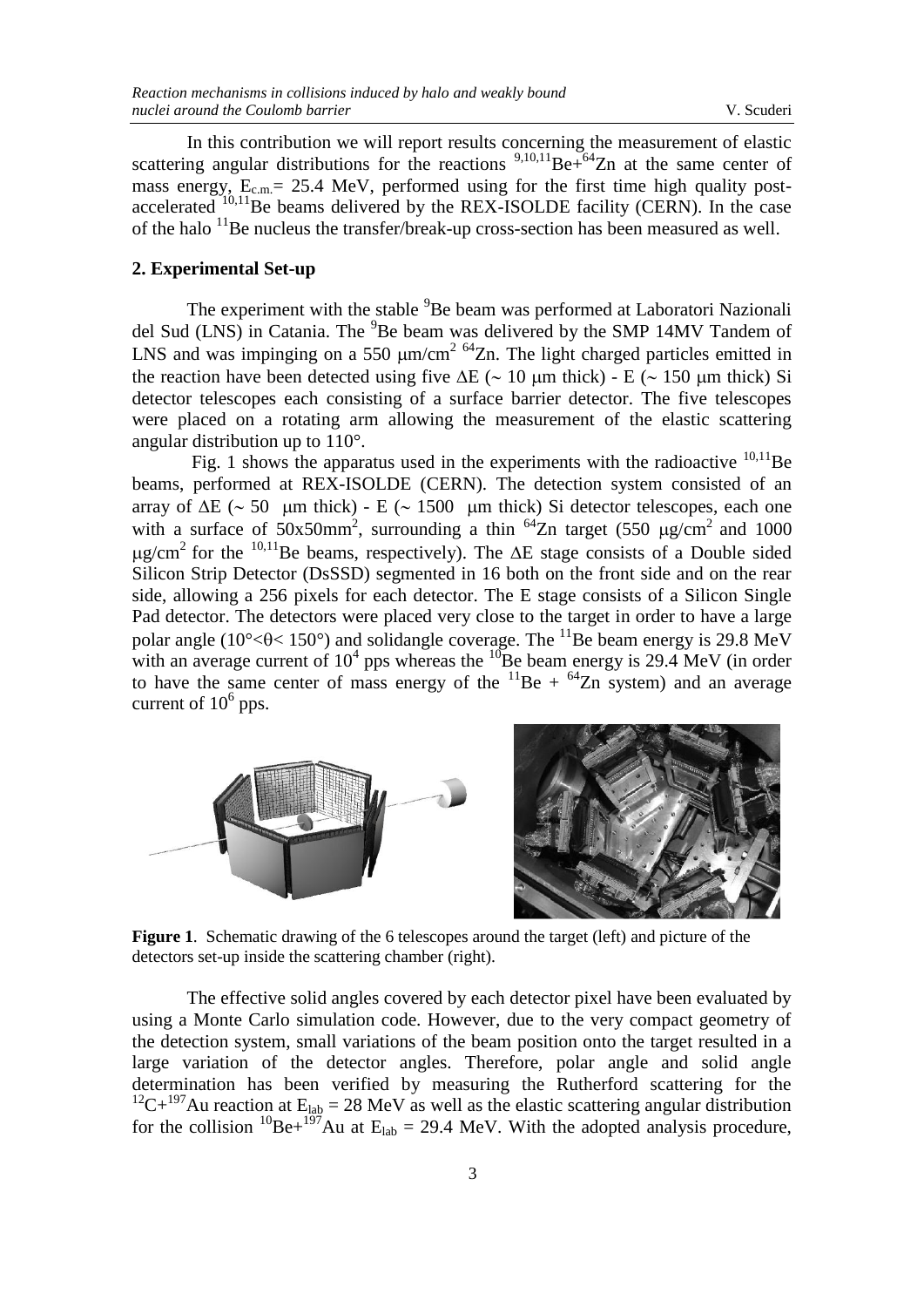the expected Rutherford behaviour of the cross-sections for the two reactions were obtained, indicating that the geometry was properly determined.

#### **3. Results and Discussion**

The <sup>9,11</sup>Be + <sup>64</sup>Zn elastic scattering angular distributions at  $E_{c.m.}$  = 25.4 MeV are shown in fig. 2. In the case of  ${}^{11}Be + {}^{64}Zn$  the cross-section includes also the  ${}^{11}Be$  first excited states. However, according to OM calculations, the contribution of inelastic scattering is very small at all measured angles. From fig. 2 one can clearly see that for  $11$ Be induced scattering a reduction of the elastic cross-section with respect to the weakly bound <sup>9</sup>Be induced scattering is present both in the rainbow region as well as at large angles.



**Figure 2.** <sup>9</sup>Be  $+$ <sup>64</sup>Zn (full circles) and <sup>11</sup>Be  $+$ <sup>64</sup>Zn (full squares) elastic scattering angular distributions at  $E_{c.m.} = 25.4$  MeV. The lines represent the results of the corresponding optical model fits.

The  $9,10,11$  Be+ $64$ Zn elastic scattering data were analyzed within the OM using the code PTOLEMY [15]. For the  $9,10$ Be induced scattering a Wood-Saxon (W-S) form was used to describe the real and the imaginary part of the optical potential. In the  $^{11}$ Be case, in order to take into account the halo features and the effect of the break-up channel on elastic scattering, a surface term was added to the volume part of the imaginary potential. In [16], in order to study break-up effects on elastic-scattering induced by  $11$ Be, the imaginary part of the optical potential due to break-up (i.e. the surface term) was calculated analytically. The calculated surface term, which has an exponential shape, is responsible for peripheral reactions like transfer or break-up. The shape of this term and its parameters depend only on the halo neutron break-up probability. The authors found that the addition of such a surface potential is important for a reduction of the elastic cross-section of the halo  $^{11}$ Be nucleus. Therefore, following [16], we used a similar procedure to deduce the optical potential in the case of  $^{11}$ Be+  $^{64}$ Zn. In the present case, all terms of the optical potential are extracted phenomenologically from a fit of the elastic scattering angular distributions. The fit was performed using as the volume part of the real and imaginary W-S potential, the OM parameters obtained from the fit of the elastic scattering of the  $^{10}$ Be, since it represents the core of the halo  $^{11}$ Be